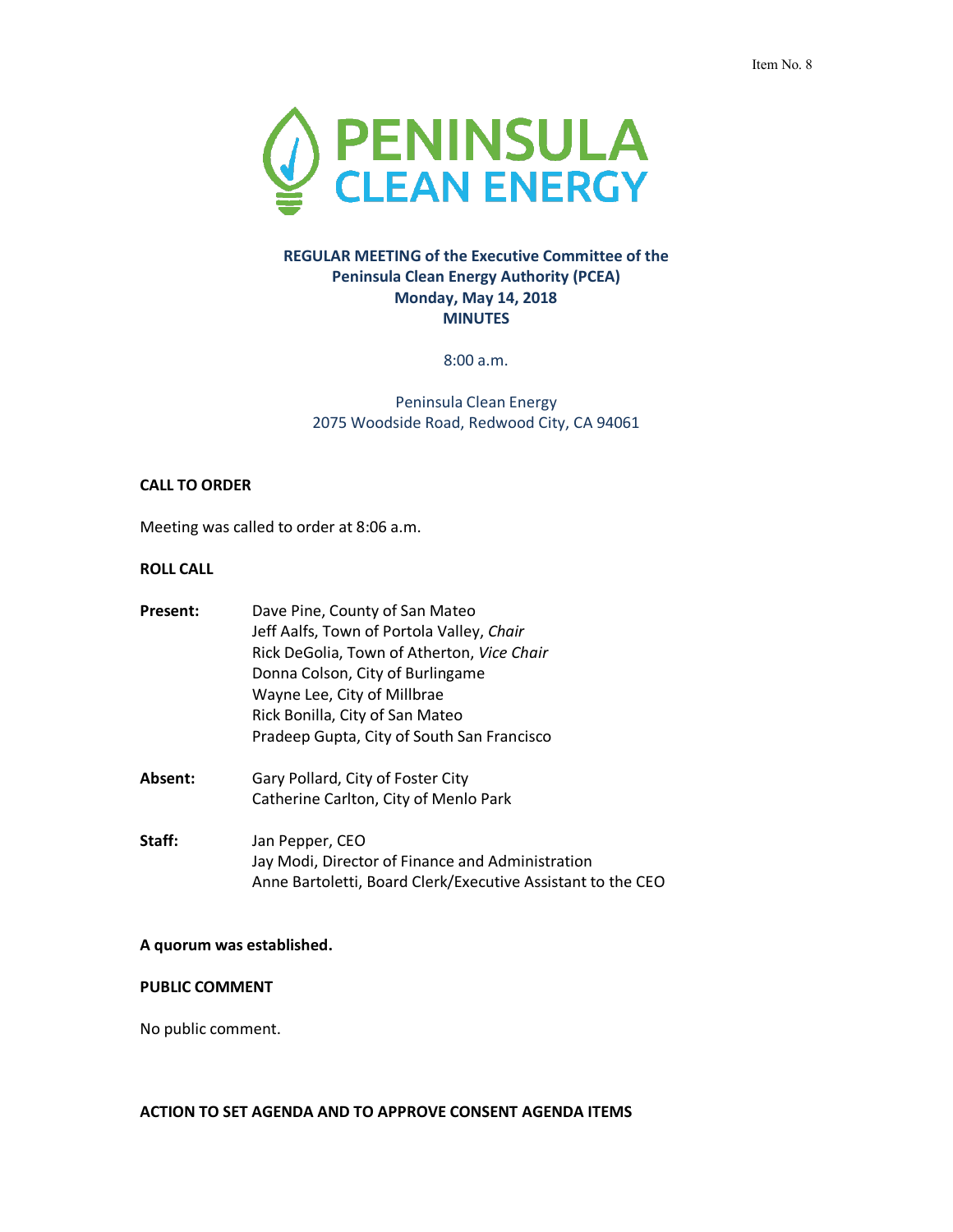### Motion Made / Seconded: DeGolia / Pine

### **Motion passed unanimously 7-0 (Absent: Pollard, Carlton)**

## **REGULAR AGENDA**

### **1. CHAIR REPORT**

Nothing to report.

### **2. CEO REPORT**

Jan Pepper—Chief Executive Officer—announced that an Interim CFO (Chief Financial Officer) started on May 1, 2018, and that Carlson Beck has been selected as the search firm to find a permanent CFO. She reported that an ad hoc committee of the Board is interviewing a short list of developers from the renewables RFO (request for offers), and that PCE received five proposals in response to the data management RFP (request for proposals).

Jan also reported that on May 3, 2018, the CPUC (California Public Utilities Commission) released its "Green Book", a white paper focused on customer choice in the California electricity market.

## **3. FISCAL YEAR 2018-2019 BUDGET REVIEW**

Jay Modi—Director of Finance and Administration—handed out a draft budget for fiscal year 2018-2019. He reported that this budget model load forecast is based on PCE's actual 2017 data, so it should provide a more accurate prediction of load for the next fiscal year. He reported that the 2017-2018 budget had been based on projections using previous years' data, prior to PCE forming. The Committee discussed projected revenues based on different rate scenarios, reserve funds and rate stabilization funds, and investments in energy programs.

### **4. REVIEW AND APPROVE 2018 EXECUTIVE COMMITTEE MEETING SCHEDULE**

Committee members reviewed the current 2018 Executive Committee meeting schedule, and reviewed members' availability on alternative dates. They came to a consensus that they should continue to meet on the  $2<sup>nd</sup>$  Monday morning of the month.

Motion Made / Seconded: Bonilla / Lee

**Motion passed unanimously 7-0 (Absent: Pollard, Carlton)**